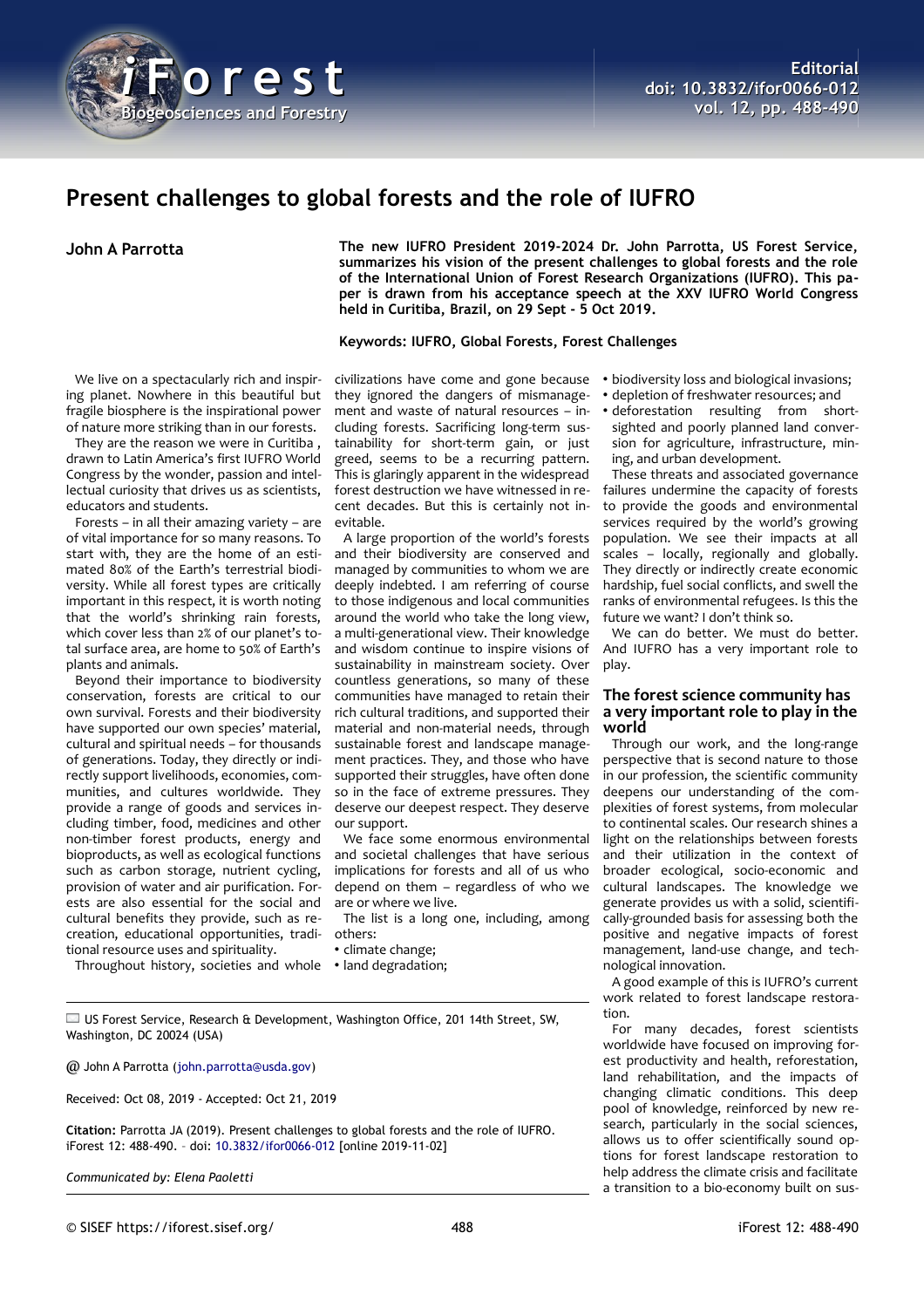tainable land management practices and health rural economies.

IUFRO's current and potential audience is a very broad one. It includes, among others:

- young scientists worldwide who need a strong knowledge base to develop innovative solutions to sustain forests and their associated values;
- the children and youth who have recently mobilized millions of people at thousands of events worldwide to demand climate action;
- sustainability-minded farmers, forest owners, and entrepreneurs seeking a level playing field;
- citizens and consumers throughout the world who want to make a difference in their daily lives to help stem environmental degradation;
- civil society organizations and NGOs working in the interest of forest conservation and environmental justice; and
- responsible decision-makers at all levels who understand the connections between sustainable management of forests and broader development goals and aspirations.

The world needs what IUFRO has to offer. I believe that it is our duty – as scientists and responsible members of society – to share the knowledge and insights resulting from our research to help the public, and decision-makers, to make well-informed choices. In short, to deliver the science they can use.

But this is not an easy task. There is a lot of noise and misinformation out there, competing for people's attention.

To fulfill this role in these challenging times, we need to ask, and answer, the right questions in our research. We must also make the results of our work widely available to a broad range of decision-makers and the general public.

Asking the right questions means taking into consideration societal needs and future trends when formulating our research questions, methodologies, and analyses.

We can accomplish this by framing our often highly specialized research and our scientific syntheses in terms of broader sustainable development challenges – such as those articulated in the 2030 Agenda and the Sustainable Development Goals.

In doing so we can better convey to our stakeholders the value of our science and its utility to society. Providing this broader context – built on a solid foundation of indepth research – enhances the effectiveness and expands the range of our communications efforts.

The good news is that IUFRO is already providing this service to society through its publications, podcasts, webinars and other communications efforts [\(Fig. 1\)](#page-1-0).

Our Scientific Summaries, World Series, Occasional Papers, IUFRO News and IUFRO Spotlights, Press Releases, the IUFRO Blog and our Facebook page provide a very large and diverse audience with highly relevant and accessible summaries of forest research by IUFRO member organizations, officeholders and units.

One of our most effective mechanisms for addressing the needs of policy-makers is through our Global Forest Expert Panels (GFEP). GFEP reports and policy briefs provide objective, independent, and multidisciplinary scientific assessments of key issues, to support more informed decision-making at the global level. These assessments and policy briefs are highly regarded in international policy circles and receive extensive media coverage globally.

IUFRO's outreach efforts – as well as our engagement in regional and global forestrelated policy forums – need to continue and expand. In my role as President, I am fully committed to supporting IUFRO's current and emerging communications and policy engagement initiatives.

### **Diversity – IUFRO's strength**

The productivity, health, and the many benefits we derive from forests are underpinned by biodiversity. Likewise, IUFRO's scientific excellence, creativity and value to society depends on engaging the diversity of our member organizations and scientists. Diversity of disciplinary perspectives, knowledge, experience, and cultural values.

IUFRO has a long and very rich history going back 127 years to its European roots. In recent decades we have made tremendous progress in diversifying the geographical, cultural, and disciplinary scope of our membership and activities. Today, IUFRO's network includes nearly 650 member institutions in 127 countries.

However, we still have work to do to improve the gender balance and representation of scientists of all ages from many parts of the world, at all levels of our organization. As Mike Wingfield and other recent Past-Presidents have done so effectively, I will continue to prioritize inclusiveness during my Presidency. I will be highly supportive of, and engaged in, ongoing and new initiatives to expand the involvement of students and young scientists, women, and scientists from currently under-represented regions of the world, in our work.

As I mentioned earlier, the sustainable development challenges we face are multifaceted, and extend beyond the traditional scope of forest science.

The good news is that we are not alone. IUFRO can multiply its impact by expanding our collaboration in research, science synthesis and communications well beyond the boundaries of our current network. Over the next 5 years, I will work to foster greater collaboration with scientists and research networks that can help us better leverage our impact and broaden our knowledge and research capabilities. This may include, for example, fields such as agriculture, medicine, spatial planning, environmental engineering, bio-refinery and chemistry, environmental education, the arts and humanities.

<span id="page-1-0"></span>Our dedicated and creative leaders in IUFRO's nine disciplinary Divisions, as well as our Task Forces, Special Programs and



**Fig. 1** - Examples of IUFRO's outreach activities.